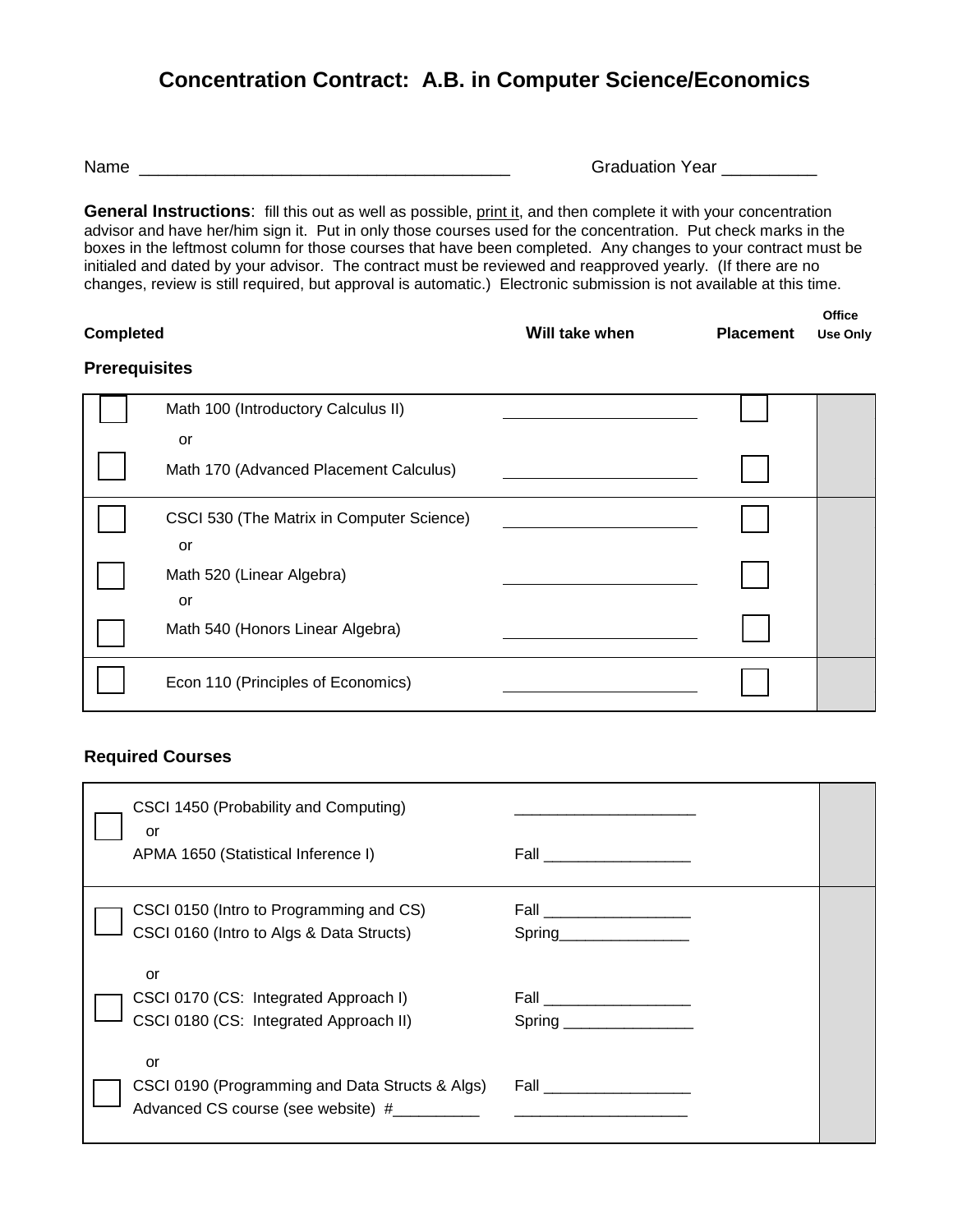| CSCI 0220 (Intro to Discrete Math)                                                      | Spring                                          |  |  |  |
|-----------------------------------------------------------------------------------------|-------------------------------------------------|--|--|--|
| or<br>CSCI 0510 (Models of Computation)                                                 | Fall                                            |  |  |  |
| CSCI 0320 (Intro to Software Engineering)                                               | Spring                                          |  |  |  |
| or<br>CSCI 0310 or 0330 (Intro to Computer Systems)                                     | Fall<br><u> 1989 - Johann Barbara, martin a</u> |  |  |  |
| Any intermediate CSCI course not already chosen or any 1000-level CSCI course*<br>$#$ : |                                                 |  |  |  |
| Any 1000-level CSCI course*<br>#:<br><u> 1989 - John Stein, Amerikaansk politiker (</u> |                                                 |  |  |  |
| *CSCI 1450 may not be used.                                                             |                                                 |  |  |  |
| Econ 1130 (Inter. Microeconomics (Mathematical))                                        |                                                 |  |  |  |
| or<br>Econ 1110 (Inter. Microeconomics) (with permission)                               |                                                 |  |  |  |
| Econ 1210 (Intermediate Macroeconomics)                                                 |                                                 |  |  |  |
| Econ 1630 (Econometrics I)                                                              | Fall                                            |  |  |  |
| Three of the following:                                                                 |                                                 |  |  |  |
| Econ 1170 (Welfare Economics)                                                           | Fall                                            |  |  |  |
| Econ 1225 (Adv. Macroeconomics)                                                         | Spring                                          |  |  |  |
| Econ 1465 (Market Design: Theory and Appl.)                                             |                                                 |  |  |  |
| Econ 1470 (Bargaining Theory and Applications)                                          | Spring                                          |  |  |  |
| Econ 1640 (Econometrics II)                                                             | Spring                                          |  |  |  |
| Econ 1650 (Financial Econometrics)                                                      |                                                 |  |  |  |
| Econ 1750 (Investments)                                                                 | Fall                                            |  |  |  |
| Econ 1759 (Data, Statistics, Finance)                                                   |                                                 |  |  |  |
| Econ 1810 (Economics and Psychology)                                                    |                                                 |  |  |  |
| Econ 1820 (Behavioral Economics)                                                        |                                                 |  |  |  |
| Econ 1850 (Theory of Economic Growth)                                                   |                                                 |  |  |  |
| Econ 1860 (The Theory of General Equilibrium)                                           |                                                 |  |  |  |
| Econ 1870 (Game Theory and Appl. To Economics)                                          |                                                 |  |  |  |
|                                                                                         |                                                 |  |  |  |